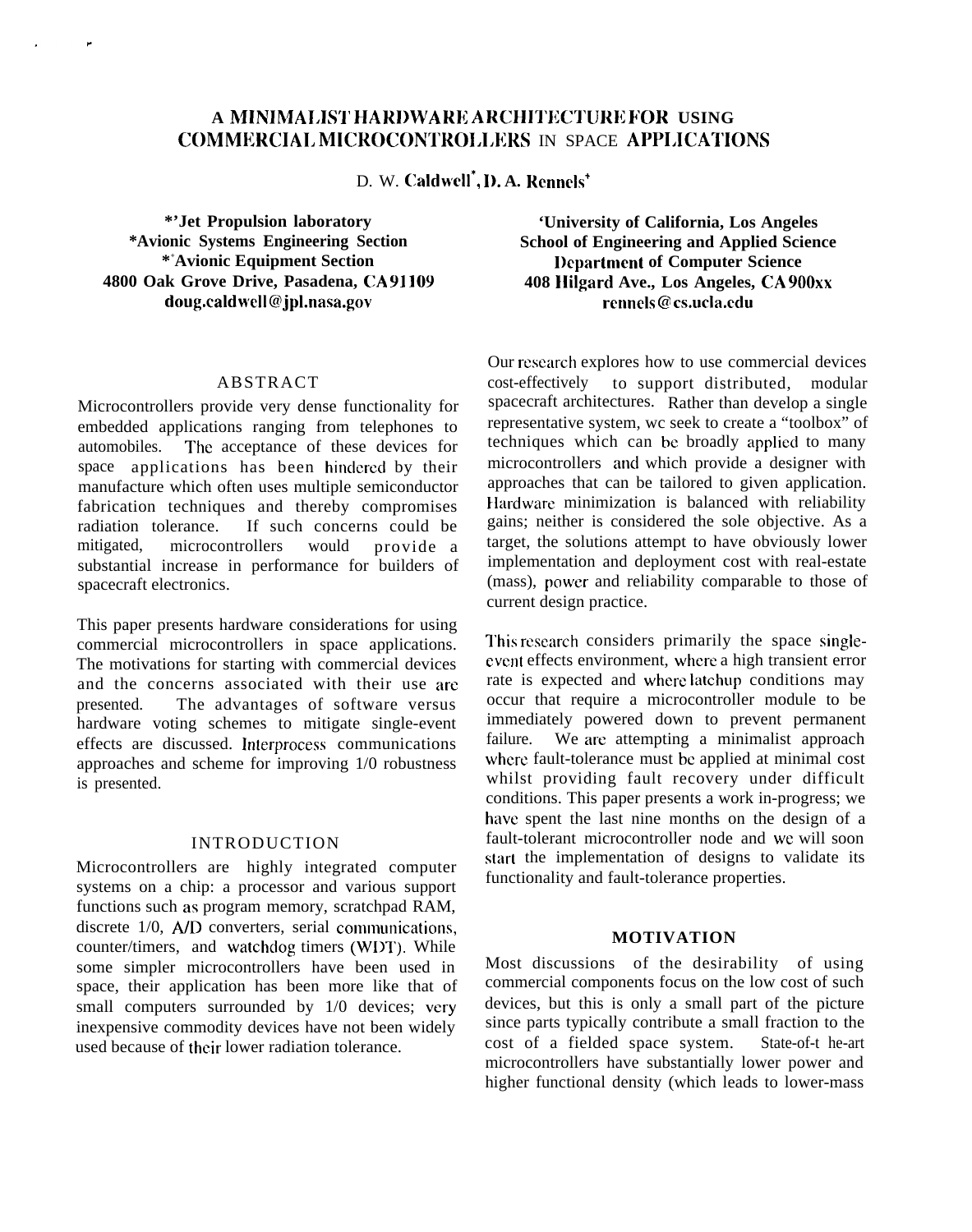systems) than available rad-hard devices and they support the implementation o f distributed functionality productivity -enhancing software tools.

## **Functional Density**

The primary motivation for using commercial microcontrollers is their high functional density and low power. Rad-hard microcontrollers must generally sacrifice some of the achievable functional density since the fabrication technologies required to implement the different on-chip functions such as program memory implemented with EPROM cells and A/D converters arc generally incompatible with radhard processes. Also, the plethora of device types which allows the designer to choose an appropriate set of 1/0 functions for a given application could not be replaced with rad-hard devices owing to their high non-recurring costs.

## **Distributed I/C) Processing**

Historically, many simple sensors and actuators are serviced by one set of front-end electronics; in the degenerate case, a central computer supports 1/0 on its local bus and signals arc distributed using the system cable harness. This approach incurs significant (usually unquantified) cost penalties for systcm engineering, integration and test due to the cost of managing the dedicated, point-to-point interfaces; each interface must be defined, tracked and tested. Although uniqueness is an intrinsic property of low-Ievel devices, allowing this uniqueness to propagate throughout the system substantially increases system complexity.

Distributed 1/0 functions and their associated frontend or reactive processing can be managed more efficiently, at higher levels of abstraction, and with more standardization; they can provide engineeringunits conversion and can packetize data for serial communicant ion using a standard protocol. Additionally, local processing can reduce transmitted data volume and can provide dramatically lower latency than can be accommodated by a central computer with multi-tasking software. Of course, to provide such local data handling, some form of processor is required. This may take the form of a relatively simple state machine implemented in an FPGA or software on a microcontroller.

The acceptance of field-programmable gate arrays (I;PGAs) has dramatically changed the spacecraft avionics development process, allowing the creation of complex application-specific logic which can be readily changed, thereby reducing parts count (and thus mass) and development time. These attributes are also true for microcontrollers. Although a function implemented by an FPGA will generally be much faster than if it is implemented in a microcontroller, far more complexity can be captured in the software of a microcontroller. Functions such as engineering units conversion and sophisticated fault-protect ion algorithms are simply impractical in FPGAs. Microcontrollers fill the gap between general-purpose computers and FPGAs; they are more like small computers than are FPGAs but their application granularity is more like FPGAs than general-purpose cornputcrs.

## **l)evelopment** Time

As in the commercial sector, the primary application of increased computer performance is to support the use of more sophisticated development tools and thus allow more functionality to be implemented. Commercial microcontrollers are supported by a wide range of development tools, which evolve with device families and thus incorporate the latest software development paradigms.

## **Partitioned Architecture**

The complexity of on-board software continues to grow and there will be a continuing discrepancy between the capabilities and costs of commercial and rad-hard general-purpose computers, but increasing demand for higher-performance. One approach to this problem is to partition the spacecraft information system. Generally, functions such as on-board autonomy and data reduction are where the greatest amount of software growth is occurring since the demands for these are increasing more rapidly than the basic housekeeping and attitude control tasks required. The former functions (autonomy and data reduction) have very weak real-time constraints compared with spacecraft health functions. This property can be exploited by basing the computers which perform weakly real-time operations on commercial highpcrformance computers and simply accepting frequent service interruptions due to transient upsets.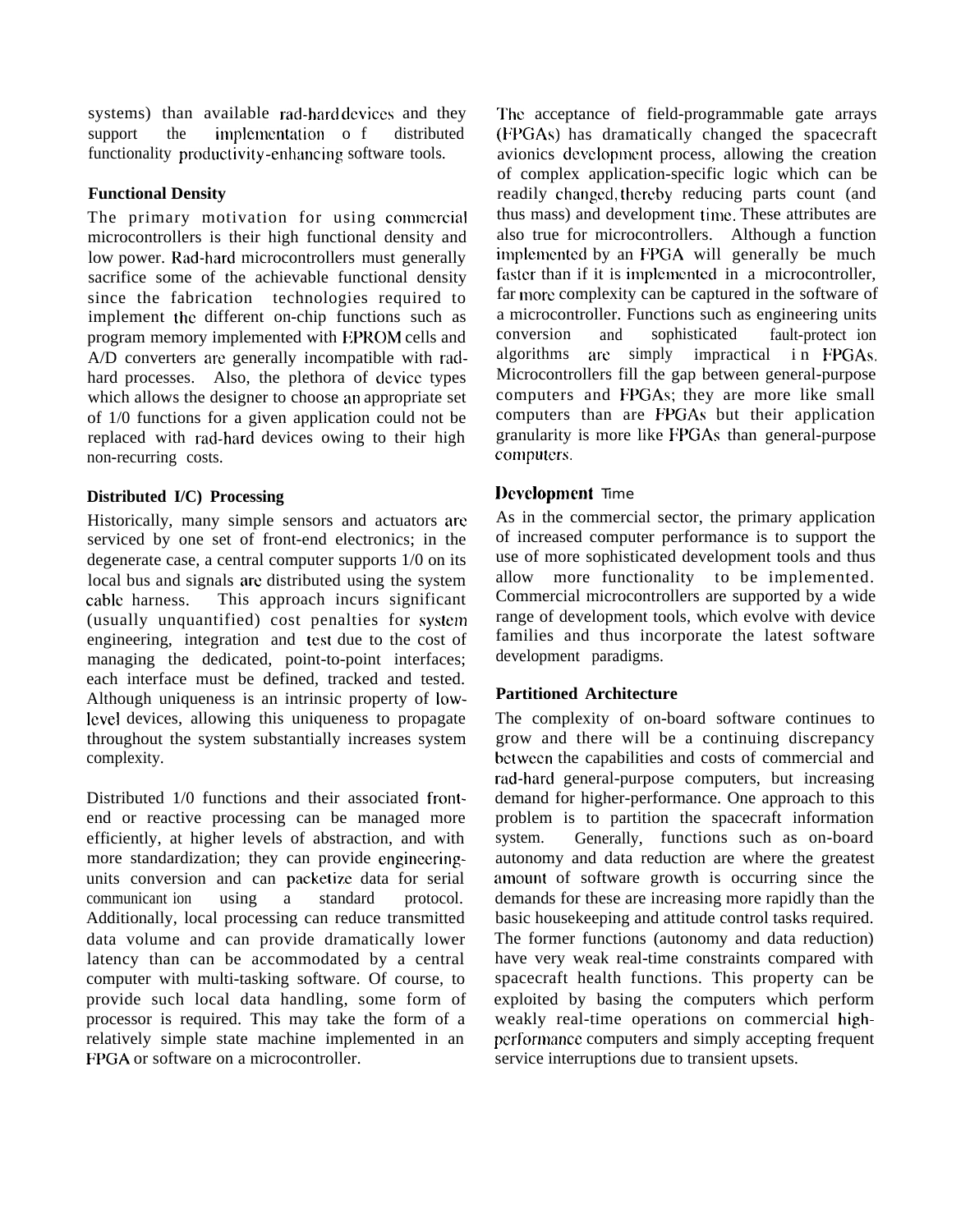In such an architecture, the spacecraft software functions would be partitioned such that operations critical to spacecraft health and safety arc supported with very high real-time reliability using a combination of hardware and software tools. Lesscritical, less-real time computations can then bc performed using hardware and software which arc less robust.

.

in contrast to this approach, there is a disturbing tendency toward placing in a central computer virtually every function which can be implemented in software. This strategy arises from the belief that it simplifies software management and reduces computer cost and power. In fact, it probably has the reverse effect. By forcing software elements with disparate needs to run in the same environment, development costs are increased. For example, both Mars Pathfinder and Deep Space One perform power management in a central general-purpose computer, relying on system software to manage low-voltage situations on the main power bus. in both cases, there is justifiable concern about the speed with which the software can react to critical situations. To combat software costs, higher performance computers arc required to provide larger margins to allow processing time for the inevitable cross-coupling interactions.

It is also worth considering that not all computation is created equal. A general-purpose 32-bit computer I ikc the  $MFC<sup>T</sup>$  delivers about 22 MIPS (at 20 MHz) and consumes 7.5W -- an efficiency of about 3 MIPS/W. The 16-bit 80C 196CA [4] delivers about two  $MIPS<sup>2</sup>$ (at 20 MHz) while consuming 375 mW yielding 5 MIPS/W -- roughly equivalent to the MFC when considering the types of code which arc likely to be ——

<sup>1</sup> The Mars Pathfinder Flight Computer built by Lockheed-Martin Federal Systems.

<sup>2</sup>The MFC RAD6000 and the PIC microcontroller are both RISC machines, thus the reported values arc relatively accurate. The 8xC 196 family has a CISC instruction set which is much more difficult to analyze, with instruction execution varying between 3 and 33 state times. The given figure is an estimate based on based on assuming that the compiler will emit predominately the simpler instructions, as is predicted by the RISC paradigm. A figure of 2 MIPS corresponds to an average of 5 state times at 20 MHz.

implemented on the 196. A rather startling example is the 8-bit PIC16C73A  $[3]$  which delivers 5 MIPS (at 20) MHz) at about 60 mW (typical) for a whopping  $80$  $MPS/W!$  For a large class of applications, this processor is  $\frac{far}{ar}$  more efficient than a central computer. This comparison is tabulated in Table 1.

Onc might argue that this is not a fair comparison because a spacecraft computer 1 ike the MFC has far more capability than a microcontroller. However, both have all the attributes of a "computer" and that, from the perspective of typical computations on 8-bit sensor or actuator data, their processing is largely comparable.

**Table 1. Computational Itfficiency Comparison.**

| Manufacturer | Computer   | Size<br>Word<br>[bits] | Clock Frequency | hroughput<br>$[MHz]$ $[MHz]$ | typical<br>ower,<br>ه<br>$\overline{[W]}$ | Efficiency<br>typical<br>[MIPS/W] |
|--------------|------------|------------------------|-----------------|------------------------------|-------------------------------------------|-----------------------------------|
| <b>LMFS</b>  | <b>MEC</b> | 32                     | 20              | $2\overline{2}$              | 7.50                                      | 3                                 |
| Intel        | 87C196CA   | 16                     | 20              | 2.0                          | 0.38                                      | 5                                 |
| Dallas       | DS87C520   | 8                      | 33              | 8.3                          | 0.15                                      | 55                                |
| Microchip    | PIC16C73A  | 8                      | 20              |                              | 0.06                                      |                                   |

### **CHALLENGES**

Four decades of fault-tolerance research for space applications provides the designer with a plethora of ways to make a microcontroller robust in the space environment  $[1]$ . Using these selectively to balance cost and reliability is non-trivial.

Using redundant microcontrollers running identical applications software with comparison or voting for error detection and correction is an obvious start. While it might appear that lock-step execution and hardware voting is the most straightforward approach, the highly integrated nature of microcontrollers makes this approach questionable. Variations between A/D converters will result in different values being read. Even with lockstep devices, digital edges have finite transition times and each microcontroller has its own input thresholds so edges will be seen at different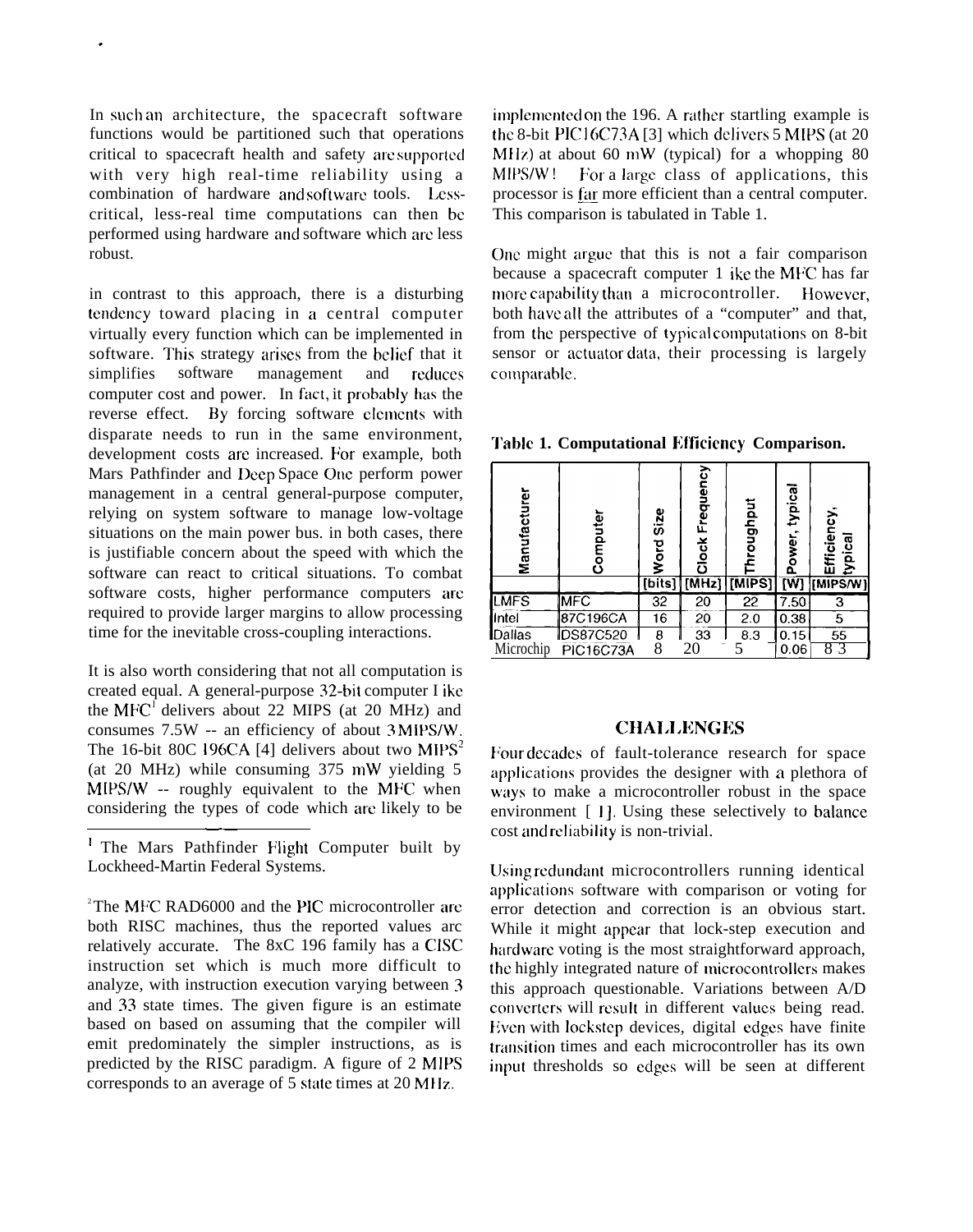times. There will be a tendency to diverge even with perfect operation. **Also,** with more than two processors, it would be valuable to be able bring a wayward processor back on line without stopping the others -- clearly not possible with lock-step operation.

'1'bus, processors run with their own local oscillators, with a combination of software voting and simple external hardware to combine signals.

Interesting design problems occur because the highly integrated microcontroller provides many functions that cannot be modified, yet must bc covered by faulttolerance. Some of these design problems include:

- Interactive Consistency. Consistent computations for voting or comparison must be guaranteed even though individual microcontrollers mayread different values for the "same" input. [2]
- . Error Latency. Error latency should be bounded, but there is no access to the internals of the microcontroller and there is essentially no internal checking -- not even memory parity. Thus, periodic internal testing must be interleaved with normal operation.
- . Circuit Isolation. In order to use the same external interconnects for varying numbers of redundant **microcontrollers,** the inputs and outputs are connected (bussed) **to all of thcni. Thus ,** protection must be supplied against shorts and babbling.
- $\bullet$  Fast  $1/0$ . more than poll analog inputs and generate an occasional output; they often read high-speed Real microcontroller applications do timers or generate output waveforms (e.g., PWM) on time scales inappropriate for software consistency determination. Thus, techniques must be described which allow these signals to be generated correctly without frequent software interactions.

In this research, systems containing from one to four processors will be investigated.



Figure 1. Physical Architecture.

# PHYSICAL ARCHITECTURE

The generalized physical architecture which will be explored is shown in Figure 1. The figure might be the block diagram of a functional element (e.g., an lMLJ) in which a designer desires to use a microcontroller but it is obviously microcontrollercentric and presumes a need for controller faulttolerance. At the top of the figure, the system to which the functional element is attached is shown as nothing more than a source of power and communications.

A number of processors (microcontrollers) provide fault-tolerant attributes to the system. When more than one processor exists, some mechanism must exist for determining which is the *Master* and which are *Checkers* or are off-line. The Master is the processor which coordinates fault-tolerance aspects of the functional clement. Generally, the Master may be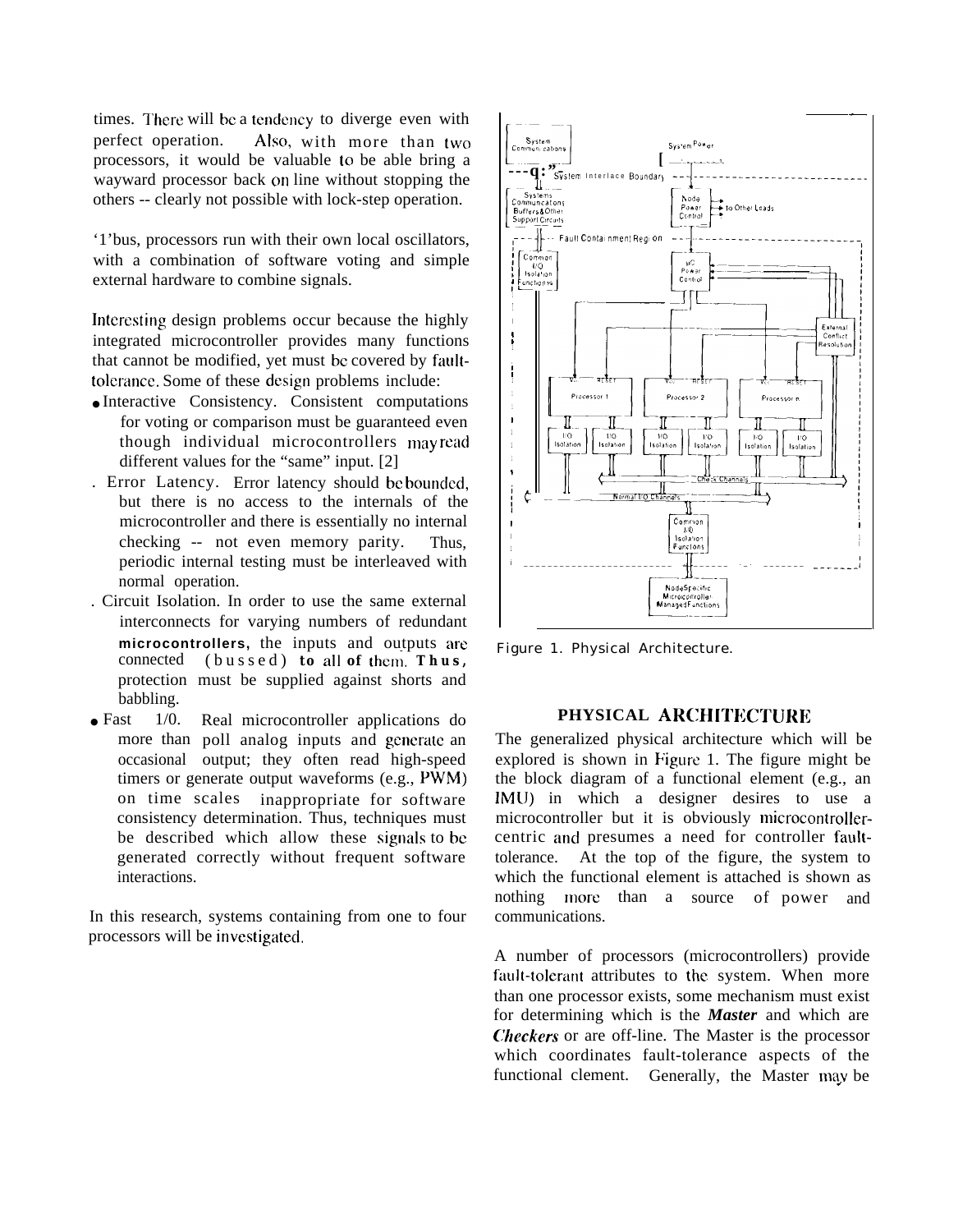considered to be the microcontroller of the system while one or more Checkers determine the validity of its actions. However, the Master is not statically assigned so there is no one device which is always the Master.

The primary use of microcontroller 1/0 is to interact with the sensors and actuators which define the functionality of the clement. This 1/0, that which **is** provided to accomplish desired node functionality even without fault-tolerance, is called *Normal 1/0*. An important part of this research is to dcscribc how Normal 1/0 is protected against faults and how processing is protected from faulted 1/0. As shown in Figure 1, the Normal 1/0 is isolated from the rest of the functional element and from the microcontrollers. 1/0 isolation of each processor allows individual devices to be turned off in support of SEL mitigation. Common 1/0 isolation protects circuits outside the fault containment region.

Some of the microcontroller's 1/0 pins arc necessarily used to support fault-tolerant aspects of the node and these are called *Check I/O.* The Check 1/0 provides three functions:

- . The *Master Charnel* provides a data path for communications between the Master and others. It may be parallel or serial, bussed or point-topoint, broadcast or directed. Virtually any convenient data path is acceptable.
- The *Statl(s Cknnel* provides a "back door" to the Master Channel, guaranteeing communication with other processors or with the External Conflict Resolution block if the Master Channel is inoperative.
- The quasi-static *Assignment Channel* indicates which device will act as Master, which will be active Checkers, and which will be off line.

External conflict resolution is invoked when normal communications (using the Master Channel) and<br>recovery techniques fail. The only mechanisms recovery techniques fail. available for this purpose are individual (or multiple) processor resets and individual (or multiple) powercycling of the devices. The microcontroller power control block allows the devices to be power cycled but also provides SEL mitigation functions.

## **CHECK 1/0**

The microcontroller's 1/0 is a resource which must be used to implement the fault-tolerance functions but it must not be squandered. Although the Master Channel may be implemented in various ways, a simple serial channel minimizes 1/0. Sophisticated serial  $1/0$  like  $I^2C$  may be used, as may be UARTs or even software-implemented serial channels. The consumption of  $\tilde{I}^2C$  or UART hardware resources must be balanced with their simplicity and speed. In all cases, communication latency may be minimized by computing a syndrome (e.g., checksum) over a large block of data and checking only the syndrome. not the data itself.

The Status Channel is used for simple signaling which is independent of the Master Channel. Status may be used to signal the validation of data passed on the Master Channel but the minimalist approach *uses* Status only for external conflict resolution (as shown in Figure 1 ) in the event of complete failure of the Master Channel. Two 1/0 pins per microcontroller are reserved for Status.

The Assignment Channel must satisfy the following requirements for a three-processor system:

- . A unique master can and will be selected given at least two operational processors;
- The selection scheme is not susceptible to race conditions;
- . A master-capable unit rejoining the system will not affect ongoing processing (e.g., by demanding mastership);

The assignment strategy selected is first-come, firstclaim with conflict resolution using hardwired node 11)s. The 1/0 requirements may be minimized if some configurations arc disallowed. For instance, in a three processor system, operation with any two may be allowed but not with only one. In this case, one unit cannot assert mastership since it will always be paired with one of the other two. Thus, the mastership selection algorithm need only select between two master-capable units and resolve conflicts between those two. in this example, only two  $1/0$  pins are required to implement the Assignment Channel.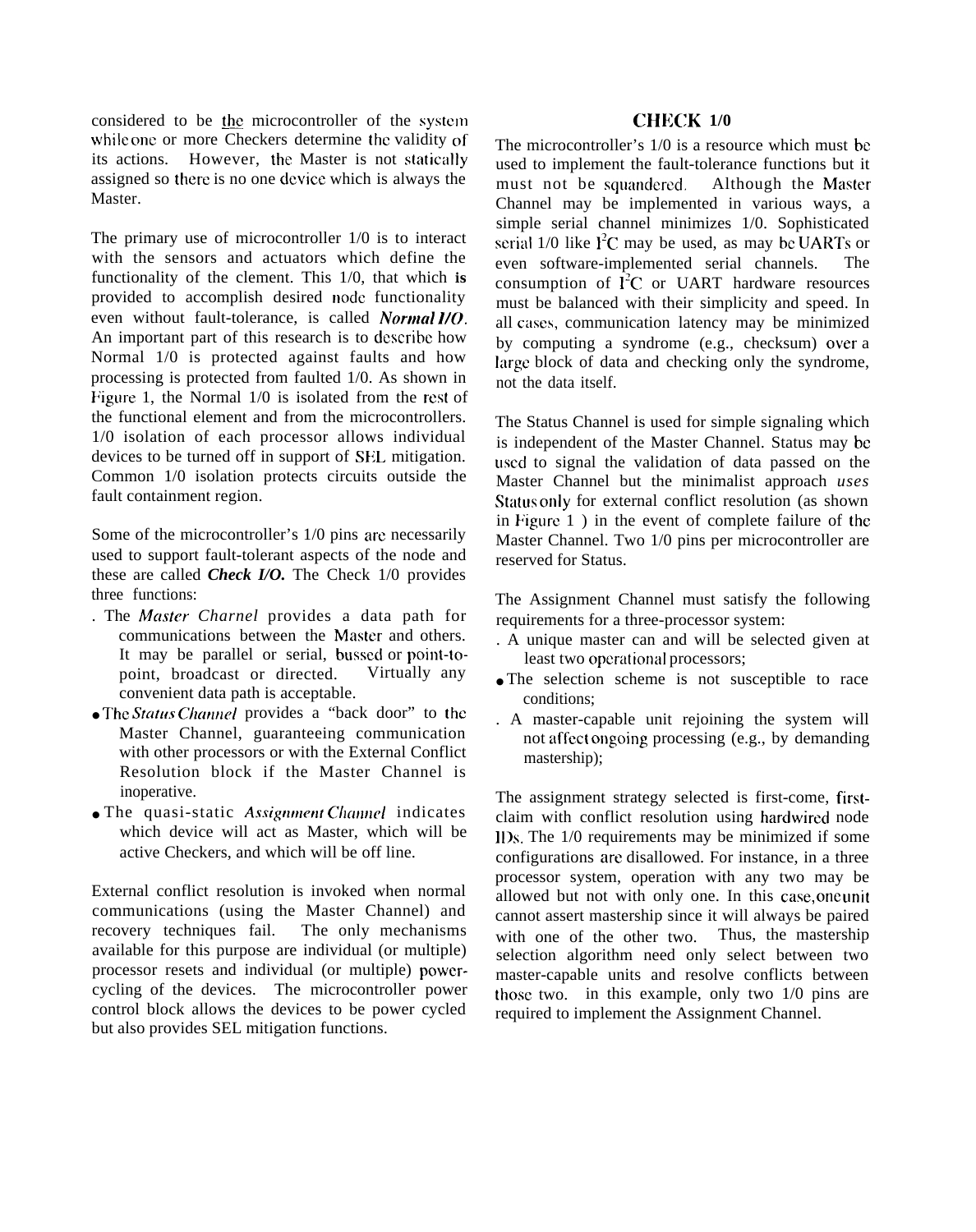### **1/0 ISOI.ATION**

As mentioned earlier, devices arc isolated from each other and from the rest of the functional element. To allow devices to be turned off in support of SEL mitigation, they must be prevented from being parasitically power-cd through their **input protection** circuits. Complete isolation can be effected using an active device like the MAX367 Signal -I.inc Circuit Protectors [5] but a current-limiting resistor on each 1/0 pin suffices.

The other function of 1/0 isolation is a voting function. Although it would be expected that the Master would ascertain from the Checkers whether its computed output is correct, it cannot be the sole generator of output because its output port flip-flops are susceptible to upset. Instead, both the Master and its Checkers must output their versions of truth and these must bc voted externally. A non-minimalist approach would use digital voting circuits but these do not allow ports to be bidirectional and would require significant real-estate. The simplest approach uses the aforementioned current-limiting resistors as an analog voter, where the majority vote drives the output above or below the midpoint voltage.

This approach is overly simplistic since voltage Icvcls generated under fault conditions are not compatible with standard logic families. A single output fault in a three-processor system will generate a voltage which is either  $1/3$  or  $2/3$  of  $V_{CC}$ ; a **single fault in** a fourprocessor system will generate either  $1/4$  or  $3/4$  V<sub>CC</sub>. Although 2/3 or 3/4 of a standard 5V supply (even at 4.5V) is a legitimate TTL logic high, no logic family considers  $1/3$  or even  $1/4$  of  $V<sub>c</sub>$  to be a legal low.

### **Self-Checking Ports**

The problem may bc addressed by exploiting the microcontroller's 1/0 port structure. For most devices, 1/0 pins are bidirectional and it takes two conditions to output a high level on an 1/0 pin; the output flipflop must be a "1" and the 1/0 pin must be configured as an output. There are three other state pairs which do not result in an active high level being output. One of these states corresponds to neither of the requisite conditions for "high" being met: the output flip-flop contains a "O' and the 1/0 pin is configured as an input. This point lies Hamming distance two away from the active-one state; if the correct output is zero,

two flip-flops of one device must be incorrect to generate an active high. If an external resistor is used to pull the output down when the pin is in the { output=0, direct ion=input } state, then the only legal high state Iics two faults away from a legitimate low state. While pullups are generally preferred in logic design to pulldowns, this stems from the ability of Nchannel devices to sink more current than P-channels and thus speeds the high-to-low transition -- a requirement not needed for the relatively slow microcontroller pins used to control the real world. The pulldown resistor also serves to drive the output to a safe state during initialization.

Table 2 shows the four possible combinations; diagonal entries correspond to states with Hamming distance two. As noted in italics, the solution is imperfect; a single bit error can result in an active low output with probability 0.25. Similarly, the input protection circuits of an unpowered device will **sink** current. Either of these cases will result in a signal which is clearly "high" but not necessarily compatible with a given logic family.

These effects can bc handled in one of three ways:

- $\bullet$  Use low-threshold input devices (e.g., the TTLcompatible inputs of the PIC microcontrollers or the HCT family, both with  $V_{\text{IH}} = 2.0 \text{ V}$ ;
- Use diode isolation to prevent current from flowing into the microcontroller (although this precludes bidirectional port operation);
- Use transmission gates (analog switches) which are turned off when the microcontroller is unpowered.

The technique relies on making it very difficult for a port SEU to result in an active high fault. Thus, if a any active high exists, we assume that it was correct. The diode network option forms a diode-OR function and could be replaced by an OR gate (remembering to use input pullups). Essentially, a number of selfchecking registers (the dual bits of the output port) any one of which can signal high.

One side-effect of the approach is that an output will be high from the time that the first device outputs a high until the last device releases it. The pulse widening is equal to the maximum clock skew between any two processors.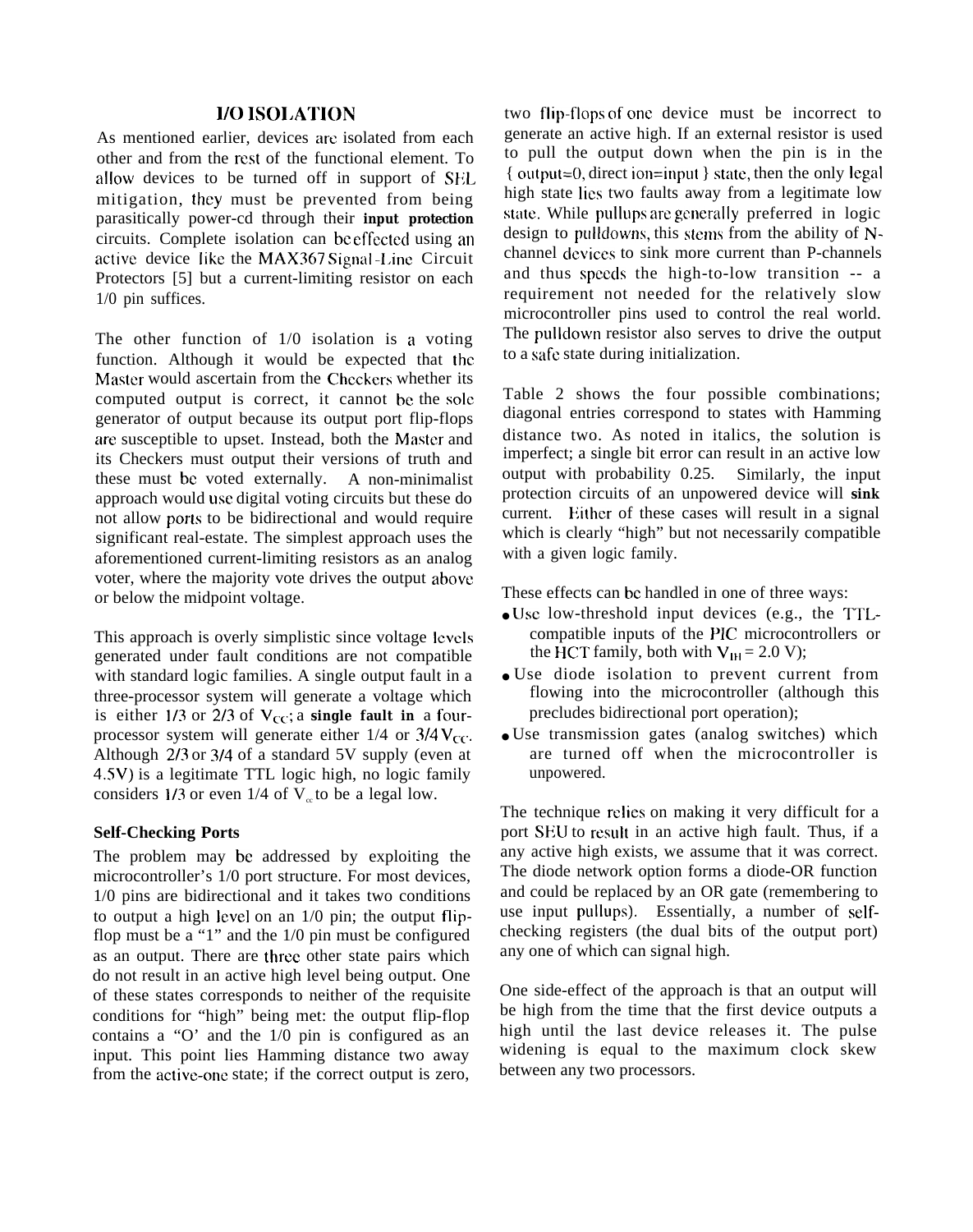| Output<br>$\Delta$ alue |                                                    | Tri-State Enable Bit (PIC Microcontroller Interpretation) |  |  |  |
|-------------------------|----------------------------------------------------|-----------------------------------------------------------|--|--|--|
|                         | 1 (Configure as input)                             | O (Configure as Output)                                   |  |  |  |
|                         | Valid State: O.                                    | <b>Invalid State.</b>                                     |  |  |  |
|                         | Output = $hi-Z$ .                                  | Output = low-Z, logic-zero voltage.                       |  |  |  |
|                         | External pull-down yields a "zero."                | If fault is incorrect I/O configuration state, low        |  |  |  |
| $\mathbf{0}$            |                                                    | voltage output matches desired state (helps the           |  |  |  |
|                         |                                                    | external pull-down).                                      |  |  |  |
|                         |                                                    | If fault is incorrect output bit, a majority is           |  |  |  |
|                         |                                                    | generating low-Z, logic-one voltage; a push-              |  |  |  |
|                         |                                                    | pull conflict exists. "Voted" node state depends          |  |  |  |
|                         |                                                    | on logic thresholds (high and low) of receiver.           |  |  |  |
|                         | <b>Invalid State.</b>                              | Valid State: 1.                                           |  |  |  |
|                         | Output = $hi-Z$ .                                  | Output = $low-Z$ , logic-one voltage.                     |  |  |  |
|                         | Fault is either incorrect $1/0$ configuration or   | Output overrides external pull-down.                      |  |  |  |
|                         | incorrect output bit; output is tri-state. Correct | output-bit<br>fault<br>(But)<br>in<br>another<br>an       |  |  |  |
|                         | state of the voted node will be forced by other    | microcontroller results in a push-pull conflict.)         |  |  |  |
|                         | microcontrollers and the external pull-down.       |                                                           |  |  |  |

## **Table 2. 1/0 Pin States for SELJ-Tolerance with Active One.**

## **Coverage I.imitations**

The previous techniques provide an output structure which can tolerate power recycling for SEL mitigation and also for single bit-errors in the output registers. However, **this latter characteristic provides only some** tolerance to SEU in the registers themselves; the approach is not tolerant to double bit-errors in the port registers (half of which result in incorrect output state) nor to single bit-errors in computations whose results output the wrong value -- a common mode failure.

Latent faults in port registers can lead to double-bit errors, a concern since static outputs arc vulnerable 100% of operating time. Periodic scrubbing can reduce the error rate only so far; scrubbing too frequently increases the probability of introducing a common-mode "double-bit error" as a result of a single-bit error during the scrubbing computation.

For some outputs, there is either no need to deal with the problem or no practical way of dealing with it. For example, it is impractical to apply any form of software fault-tolerance to, say, a 2400 Hz PWM signal or a 9600 baud serial channel. Fortunately, these frequently-modified signals are essentially selfscrubbing; the short time before the state is driven to a new state makes double bit-errors very unlikely.

Scrubbing requires additional information to determine what the correct output should **be. The port state** may be **stored redundantly in** RAM or may be determined by reading the port bits themselves. The latter approach requires that both the output bit and the configuration bit be independently readable, a feat ure which is also valuable for validation experiments to determine the probability of 1/0 port flip-flop upset. The PIC microcontrollers [3] have this capability, as do the Intel 87C 196Kx, Jx and CA [4]; many older parts do not.

If the expected error rate after scrubbing is still too high (e.g., for safety-critical functions), hardware interlocks may be used wherein a critical function must be enabled by an independent control signal. Interlocks are particularly valuable for a two processor (self-checking pair) configuration since a single-bit error will always result in ambiguity if only two devices are being voted. An 1/0 pin on each microcontroller used as an interlock in such a system will result in the equivalent of four microcontrollers participating in the state vote.